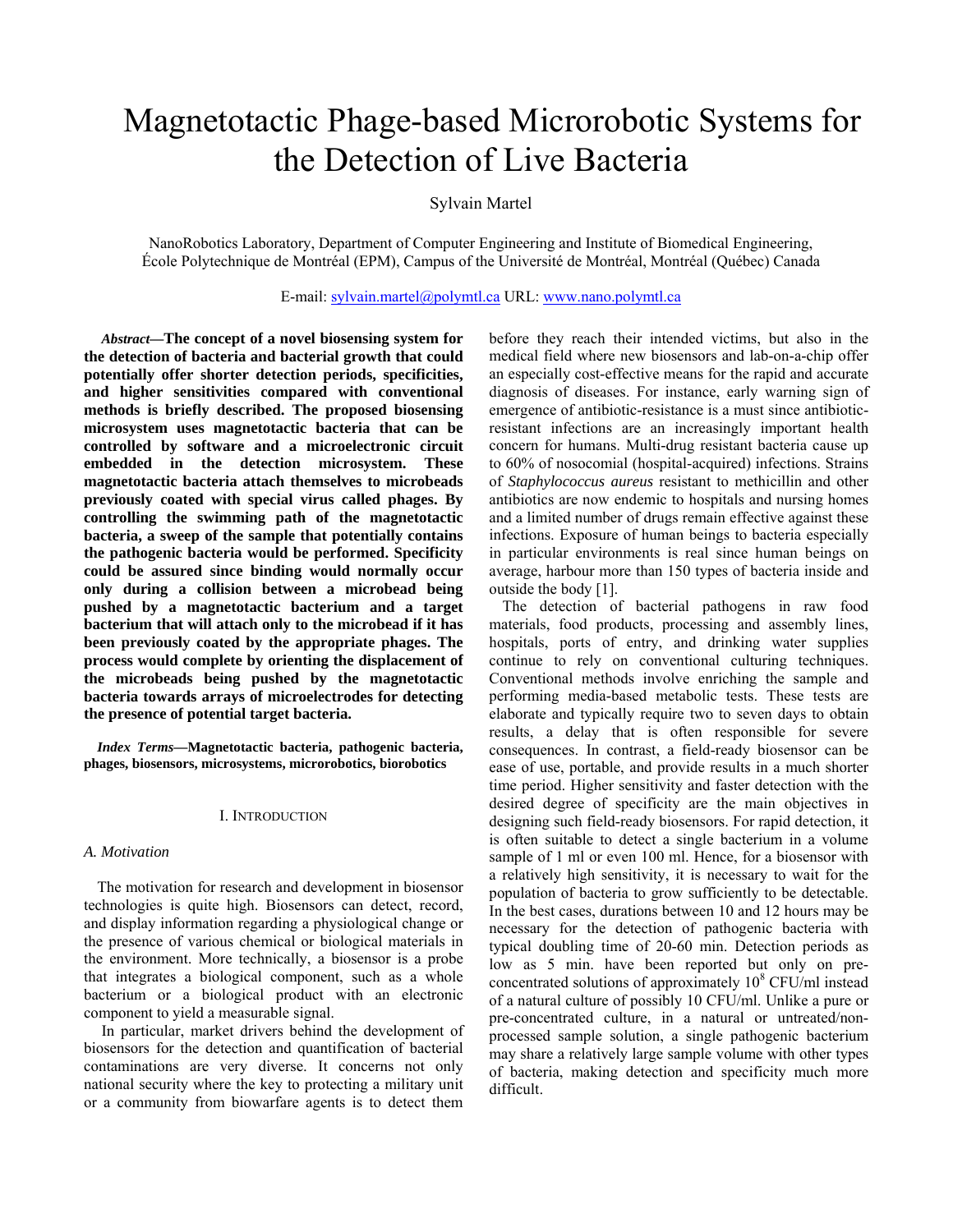# *B. Actual Methods*

 Recent optical, piezoelectric and electrochemical biosensors have been developed for the detection of pathogenic bacteria. For instance, a fiber optic evanescent wave biosensor was reported to detect *Salmonella, Listeria,* and *Vibrio* species as low as  $10^2$  CFU/ml in 20 min. [2] and another one for the detection of *E. coli* O157:H7 in 25 min. [3]. An integrated optical interferometer for detecting *S Typhimurium* has been developed with sensitivity of  $10^5$  –  $10^7$  CFU/ml [4]. A surface plasmon resonance biosensor was also reported for the detection of *E. coli* O157:H7 [5, 6]. Also, a quartz crystal microbalance sensor coated with a thin culture medium was able to detect *Staphylococcus epidermidis* in the range of  $10^2$  CFU/ml [7].

 Electrochemical biosensors, often referred to as amperometric, conductometric or impedimetric, have the advantage of being highly sensitive, rapid, inexpensive, and are highly amenable toward microfabrication, hence they represent very good candidates for field-ready biosensors as opposed to optically-based or other types of sensors [8, 9]. The recent development of an amperometric immunoassay [10] utilizing antibodies bound to a carbon electrode and enzyme amplifiers that was able to detect *S. aureus* concentrations down to  $10^3$  CFU/ml in 30 min. is one example that reflects the best results achieved by existing electrochemical sensors. Again, the remaining problem is the relatively high concentration, in this case being  $10<sup>3</sup>$ CFU/ml. In reality, early detections require concentrations closer to  $10^0$  CFU/ml in non-processed samples, and actually the detection time of these biosensors would be extended until the detecting threshold of the biosensor is reached meaning extended by at least several additional hours of bacterial duplication time.

#### II. PROPOSED SOLUTION

 The proposed concept is entirely novel and consists of an array (or matrix) of pyramidal-shape microelectrodes with dimensions (exposed surfaces) adjusted to the size of target bacterial pathogens (typically a few micrometers  $(\mu m)$ ) for maximum sensitivity. A very simplified schematic of the proposed detection process is depicted in Fig. 1. The electrically conducting microbeads between the electrodes are coated with a specific type of phages (showed as dot lines in Fig. 1) acting as bioprobes that show specificity to particular pathogenic bacteria.

 A solution of highly concentrated non-pathogenic magnetotactic bacteria [11] (MTB) such as *Magnetospirillum gryphiswaldense* [12] would be first injected in reservoir R2 through port P2 at the same time that a volume sample is injected in reservoir R1 through port P1 (Step 1 in Fig. 1). Immediately after injecting the samples, the swimming direction of all the MTB in reservoir R2 would be changed (Step 2 - Fig. 1) through magnetotaxis [13-15] and by the generation of magnetic field lines using very small electrical current passing through a special conductors network (not shown in Fig. 1 for clarity). The long chain of magnetosomes imparts to the MTB a magnetic moment that generates sufficient torque so that the bacteria can align themselves to magnetic field lines. As the MTB swim in the direction of the reservoir R1, they would pass through a narrow channel between two electrodes such that some MTB could come in contact and self-bind to a conducting microbead or micro-sphere, a few micrometers in diameter (Step 3 in Fig. 1).



Fig. 1 - Simplified schematic (not to scale) of the detection process based on magnetotactic bacteria pushing microbeads coated with phages chosen specifically for targeting pre-selected types of pathogenic bacteria.

 Prior to the detection process, the MTB are forced to generate activation of lipopolysaccharides to allow them to bind to the microbeads through a very simple procedure described later. We have shown in past experimental studies that they are capable of pushing microbeads in an aqueous medium and under software control (see Fig. 2 where a 3 micron sphere is being pushed by one controlled magnetotactic bacterium).



Fig. 2 - Example of a microbead (diameter of  $3 \mu m$ ) being pushed by a single magnetotactic bacterium acting under computer control with a controlled directional change of approximately 30 degrees anti-clockwise after 2.5 seconds.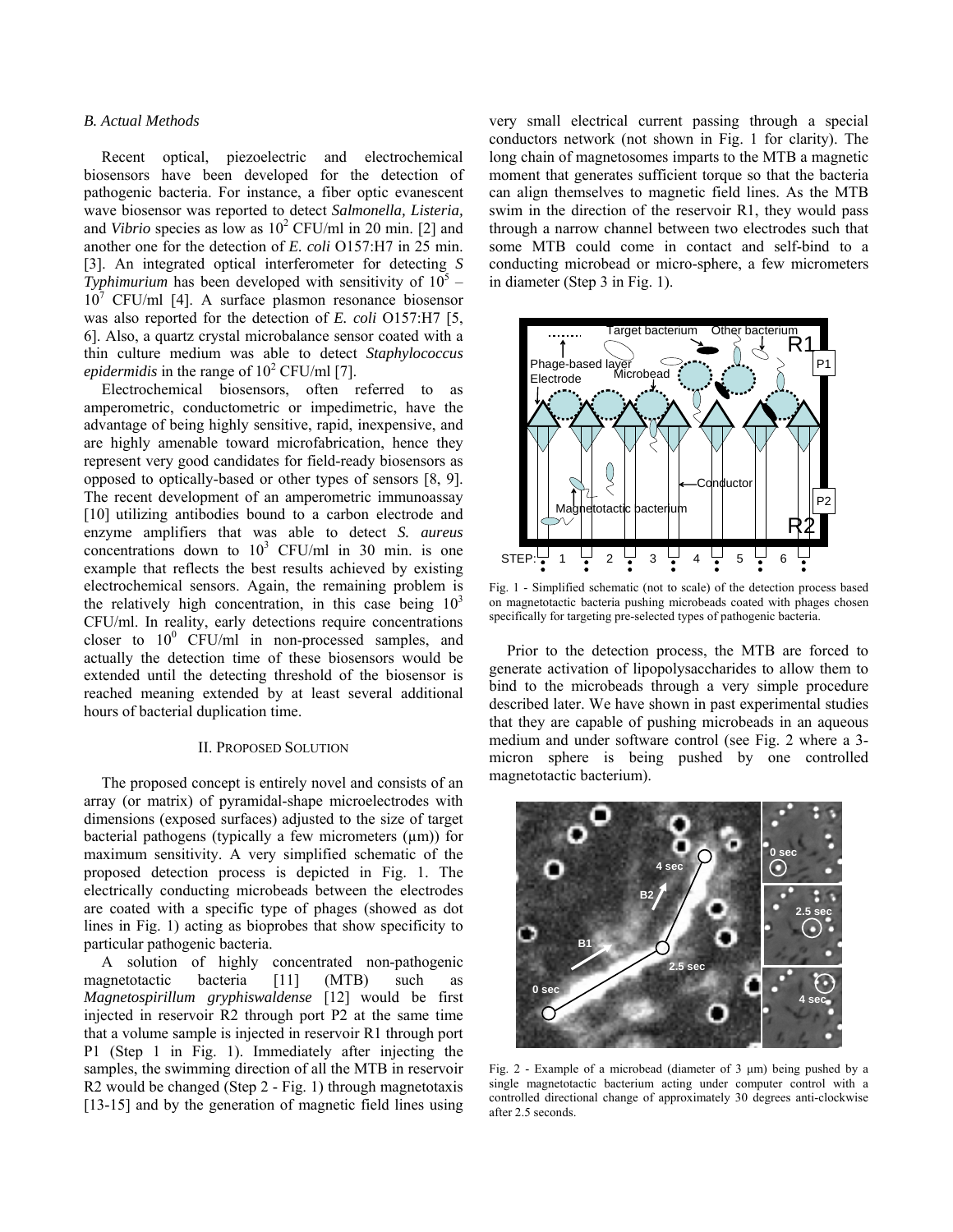Hence, once a MTB is attached to a microbead, a controlled sweep of the surrounding volume sample or area can be achieved by controlling the direction of displacement of each mobile micro-sphere (Step 4 in Fig. 1). Our previous experiments show that a single MTB can move a bead of 3 µm and 10 µm in diameter for instance with an average speed of  $\sim$ 16.3 and 4.9  $\mu$ m s<sup>-1</sup> respectively, corresponding from Stokes' law, to a thrust of  $\sim 0.5$  pN per MTB. This suggests that sweeping the entire surrounding area would only require a few seconds, depending on the size of microvolumes being scanned (see Fig. 3 for an example of a volume sample being swept by a swarm of magnetotactic bacteria).



Fig. 3 – Swarm of MC-1 magnetotactic bacteria sweeping an aqueous solution at an average speed of 130  $\mu$ m/s with a total round-trip distance being swept of approximately 1 mm.

 Furthermore, we recently showed that another type of MTB known as MC-1 were much faster (about 4 times) and we verified experimentally that they could even swim in human blood, a very promising result that opens huge possibilities in medical-related detections. During the sweeping process, since each micro-sphere is previously coated with phages with a given specificity, only the target pathogenic bacteria will immediately bind to the microsphere when a contact occurs and not any other bacteria including MTB. Because of the presence of other types of bacteria in the samples, pumping flow (by mechanical means that require a very large pressure drop which severely limits their performance, electro-osmosis with limited applications because it relies on the electrical properties of the liquid, or other means) towards the electrodes would not only bring the pathogenic bacteria towards the biosensors but also the other types of bacteria and organisms that may be in much larger quantity. These non-pathogenic bacteria could prevent bacterial pathogens to come in contact with the very small electrodes and potentially interfere with the detection of pathogens, hence affecting sensitivity. Other well known techniques and in particular dielectrophoresis

(DEP) [16] could also be used but would have the same disadvantages as pumping since DEP force will also be induced on other organisms present in the samples, hence increasing the risks of interfering at the microelectrodes level and leading to a reduction of the sensitivity and specificity of the system. Unlike other actuation methods, bacteria are very effective for many operations in low Reynolds number hydrodynamics [17] as it is the case in microfluidic systems. Furthermore, unlike other microactuation methods, the proposed controlled bacterial actuation offers specificity by providing a displacement force that acts only on target pathogenic bacteria, a substantial advantage in this context where sensitivity must be maximized allowing only the microbeads with or without a pathogenic bacterium attached to it to be brought to the sensor electrodes (Step 5 in Fig, 1). Microbeads with diameters from 1 µm to 100 µm and coated with different types of material (including copper, a material suited for phage-binding) are available commercially [18] and are relatively low cost. Theoretically, the microbeads could have been eliminated by coating with small conducting nanoparticles the magnetotactic bacteria directly. Although the concept is interesting, it would demand too much on the microfabrication process which has tolerances typically too high to support such approach. Finally, impedance measurements are taken through conductors (see Fig. 1) to determine if a pathogenic bacterium has been trapped (Step 6 on Fig. 1). This detection phase is discussed later in more details.

# III. MAIN ISSUES

#### *A. Mobility Studies and Optimization of MTB-actuation*

 Although we have demonstrated that controlled bacterial actuation is possible at approximately 20-24°C (see one example in Fig. 2), temperature effects on magnetotactic bacterial motion and efficiency need to be investigated for a higher temperature range of 30-42°C used for the detection of pathogenic bacterial growth even if quick tests showed that MTB still motile when temperature is increased. The output of the MTB flagellar motor which is a rotary engine embedded in the cell wall and cytoplasm membrane is characterized by its torque and speed. It is known that this motor operates in two dynamic regimes [19]. Fortunately, the transition of low and high rotational speed regimes of the flagella where the relative torque decreases (known as the knee) occurs at higher rotational speeds with higher temperature with a lower rate of decline of torque. But the maximum rotational speed will be limited by the rate of proton transfer in the cell, and as such other parameters such as modifying the viscosity of the medium (with the addition of Ficoll for instance) to improve bacterial actuation, needs to be investigated as well. Hence, although bacterial actuation would most likely work at these higher temperature levels, its efficiency needs to be better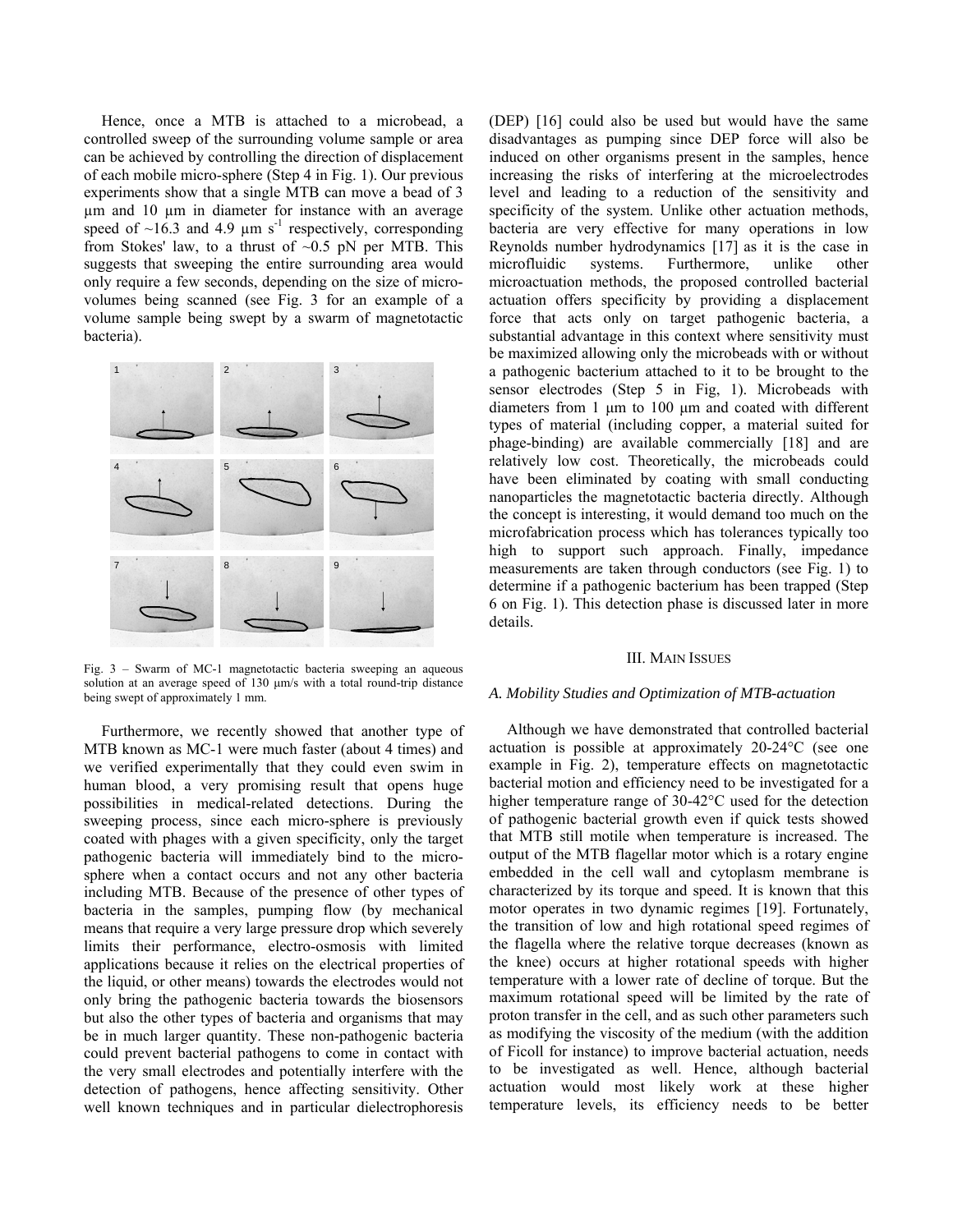characterized under these conditions while finding ways to exploit it for this particular application.

# *B. MTB-microbead Binding Process and Optimal Density*

 Another important aspect is to determine the optimal density or concentration of MTB to be injected in the microsystem to obtain the best results. Several concentrations need to be tested to identify the minimum concentration that needs to be used to ensure that most microbeads become mobiles.

 The binding process also needs to be improved. To force the MTB to generate activation of lipopolysaccharides to allow them to stick to the microbeads, the bacteria were remixed in a medium poor in concentration of nutrients for 5 minutes prior to inject a concentration between  $1 \times 10^6$  and  $1\times10^8$  BMT ml<sup>-1</sup> in a new medium containing an average concentration of  $5 \times 10^6$  3-µm diameter microbeads ml<sup>-1</sup>. It was observed that during the first 5 min. when placed in the new medium in custom-made microfluidic channels, less than 1% of the bacteria attached themselves to the microbeads and after another  $\sim$ 5 min. of pushing the microbeads, one side of the bodies of the MTB were entirely glued to the micro-spheres resulting to an uncontrolled rotational motion, or the mobile microbeads suddenly stopped when the flagella were glued to the beads. Since in the new system, the MTB will become in contact through special channels between the electrodes instead of a random distribution of beads, we believe that the success rate will be higher or at least be compensated in part by a higher concentration of MTB. But in all cases, effort needs to be made to further improve the binding process and other selfattachment methods should be investigated as well.

# *C. Impedimetric Sensing and Electronics*

 The simple circuit model for the impedance of bacteria immobilized between two electrodes is depicted in the Fig. 4 below.



Fig. 4 – Simple circuit model for the impedance of a bacterium immobilized between two electrodes.

The resistivity of the bacteria cytoplasm [20] alone ( $R<sub>C</sub>$  in Fig. 4) of  $10^6$   $\Omega/cm^2$  is extremely high and prevents the detection of a single pathogenic bacterium with conventional approaches using electrodes reduced to the size of the target species for maximum sensitivity and detection speed. This is the reason that other biosensors wait for a larger number of pathogenic bacteria to bind to a larger surface electrode in order to have several  $R<sub>C</sub>$  in parallel and then reducing the effective  $R_C$  at the cost of a lost in sensitivity and detection speed. In the proposed approach, the size and particular shape of the biosensors, the impedances of the microbead, cytoplasm, and the medium are combined to offer better performance.

 Due to the large number of biosensors, the detection electronic circuit is maintained simple by considering three potential cases namely: 1. a very low impedance (high conductivity) when a microbead is located between 2 microelectrodes (Fig. 1) but has no pathogenic bacteria, 2. a very high impedance (appear like an open circuit or floating connection) due to the cytoplasm of a pathogenic bacterium between one microelectrode and the conducting microbead located between two microelectrodes causing signal saturation on the sensing circuit, and 3. an intermediate impedance (∼70k) through the medium when no microbead is located between a given pair of microelectrodes. Notice that we know that the phages with dimensions of approx. 90 nanometers (nm) do not affect impedance significantly. We have conducted some experiments on various mediums such as saline solutions, salt water, blood, etc. and recorded impedances in the few tenths of k-ohms, allowing a huge selection of aqueous solutions and a relatively easy and simple threshold detection scheme due to the larger difference between the 3 potential conditions or impedance ranges. Moreover, the special shape of the microelectrode unlike planar electrodes contributes to lower unwanted characteristics in some cases such as the resistivity and capacity of the solution  $(R<sub>S</sub>$  and  $C<sub>S</sub>$  in Fig. 4) for instance. Furthermore, the pyramidal-like shape with the pushing force exerted on the biosensor by the MTB contributes to a better contact and sensitivity with the sensing electrodes. To avoid the complexity and unrealistic packaging issues due to the large number of interconnects involved, one must integrate the switching circuitry on-chip and provide an interface port such as I2C and a few analog connections at the periphery of the integrated circuit (IC) for selecting through a serial protocol the electrode pair, input for the stimulation signals, and to record the impedance outputs.

# *D. Microfabrication*

Because of the potentially large number of microelectrodes for relatively large volume samples, the microelectrodes must be built on the silicon IC itself. The encapsulation of a reservoir to contain the bacterial samples on top of the silicon-based system is a conventional process. The part of the microfabrication which is less conventional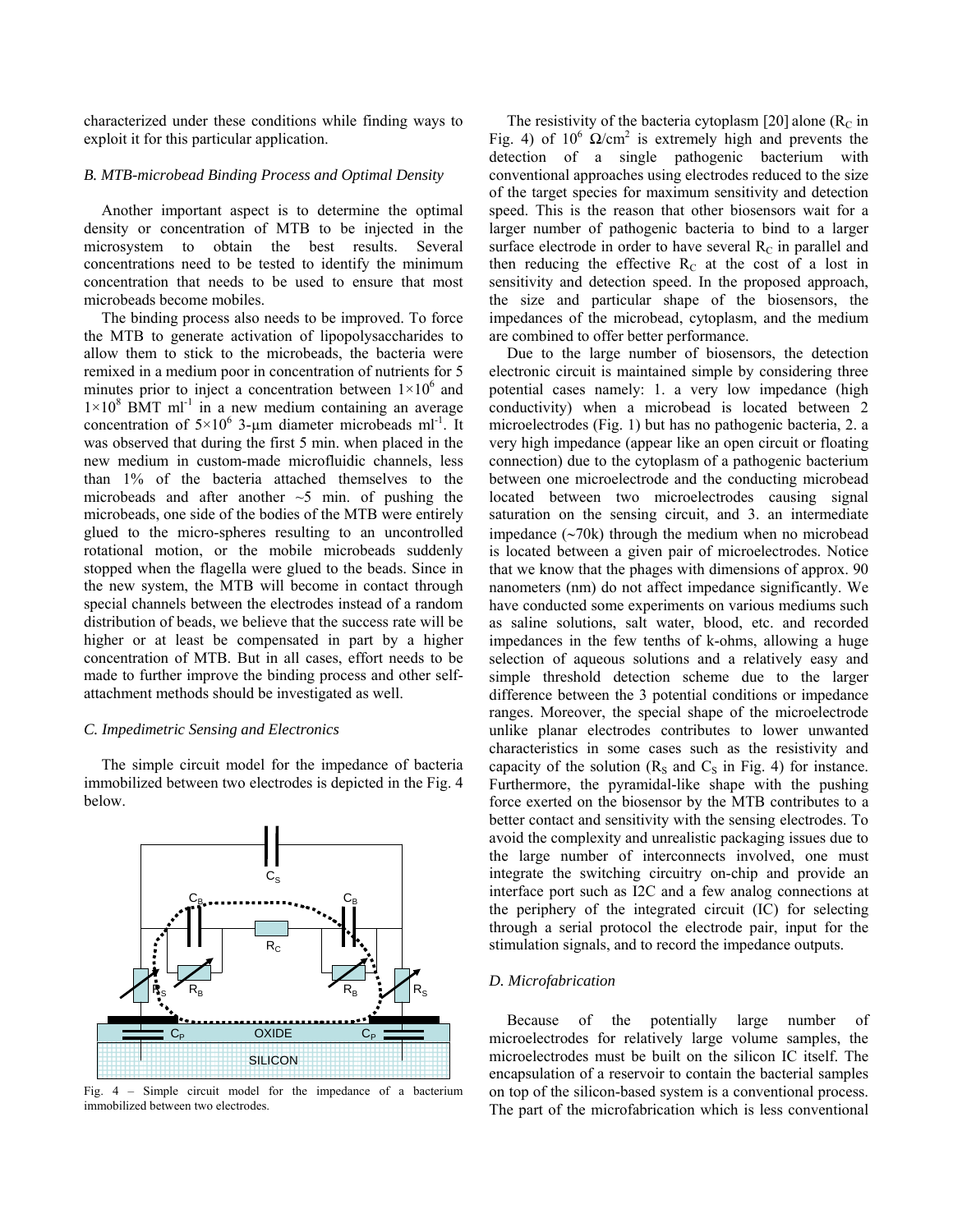is the implementation of the microelectrodes on the surface of the IC. Several microfabrication approaches are available and include but are not limited to the use of surface micromachining, several etching and deposition techniques, etc.

 It should be noted that the shape of the electrodes can vary around a pyramidal, conical, or being as simple as a bump, making its implementation potentially simpler. Two possible approaches among others can be envisioned. First, a high fill factor array of metallic electrode hemispheres using the melting resist technology [21] can be produced. This technology has been developed to fabricate microlenses. It can be applied as well to metals in order to generate high fill factor hemispheres arrays, or half-donut shapes arrays. The advantage of the half-donut shape is that it can provide a receptacle while minimizing the number of electrodes from four to two 180-degrees electrodes, potentially improving the effective detector density further. The size of the microbeads can be enlarged if required to facilitate the microfabrication of electrodes but at the cost of a lower scan speed of the MTB. The second approach is to bond a Si wafer to the CMOS integrated circuit and to polish the Si wafer down to a couple of microns. Anodic bonding has been demonstrated not to damage the CMOS circuitry [22]. The bonded single crystalline Si layer can then be patterned in an array of tips similar to the ones used in scanning force microscopy [23].

# *E. Integration and Operating Cost Reduction*

 Efforts are also essential on the integration aspect including the integration of the microbeads. More specifically, the optimal number of microbeads to be included in the microsystem to ensure that there is a bead between each or most electrodes pairs needs to be determined. A method considered to put the beads previously coated with phages is to fill the reservoir with a larger quantity of beads and to "wash" the extra with a lateral flow with velocity adjusted so that the encapsulated beads (between pair of electrodes) remain in place. The excess microbeads could also be used to fill the next round (usage) or system. Operating cost is always an important issue that may prevent the exploitation of a technology and as such, effort dedicated to operating cost reduction is a must. Among several options, the possibility to re-use the same detection system several times is an attractive option. In past attempts by other groups, small electrodes were coated with antigens or the like and were impossible to clean. With the proposed system, only the microbeads are coated with antigens or phages such as to avoid cleaning. By throwing inexpensive microbeads after each usage, the system would be much easier to clean and potentially lead to a lower operating cost through more tests being performed per system.

# IV. DISCUSSION AND CONCLUSION

 Our preliminary results on controlled bacterial actuation opens the possibility for the development of novel fieldready biosensing microrobotic systems for the detection of bacteria and bacterial growth with shorter detection periods and higher sensitivities compared with conventional methods. The originality of the proposed biosensing microsystems relies on the combination of phage-based biosensors which have proven to be very effective and controlled magnetotactic bacteria-based micro-actuation methods. By combining for the first time these approaches and integrating them in an innovative design concept adapted to these technologies with sensory elements reduced to the scale of the target species, the three main critical specifications of a biosensor namely, specificity, detection time and sensitivity can be improved significantly compared to existing systems. Specificity is guaranteed by biocapture molecules that consist of natural phages that are isolated by screening against a large repertoire of targeted pathogenic bacteria. Although antibodies could also be used in this concept, phages are favoured in a first approach as they can be easily produced, are more stable than antibodies and hence better suited for biosensors in a field environment [24-26]. Additionally phages have higher binding forces compared to antibodies, a particularly important factor in view of the proposed concept. Moreover, it is also possible to genetically engineer phages in order to recognize any type of living organisms including viruses, molds, fungi, etc., and also toxins or other proteins. These characteristics combined with specificity will allow high levels of specific detection of the most important and dangerous pathogenic bacteria in a two step sensing system detecting in few minutes the presence of bacteria and in few hours the presence of live bacteria. These characteristics are significantly different from existing technologies, which measure both living and non-living pathogens without discrimination, have relatively little flexibility to be adapted to a larger selection of pathogens and have a much higher threshold of detection.

#### ACKNOWLEDGMENT

 This work was initially fully supported by a grant from the Canadian Institute for Robotics and Intelligent Systems (IRIS). It is presently supported in part by a Canada Research Chair (CRC) in Micro/Nanosystem Development, Construction and Validation, the Canada Foundation for Innovation (CFI), the Natural Sciences and Engineering Research Council of Canada (NSERC), and the Government of Québec. The author acknowledges R. Mandeville and B. Allain from BioPhagePharma for comments and inputs about phages, and the help from the members of the NanoRobotics Laboratory and in particular, C. C. Tremblay, O. D. Truong, S. Ngakeng and G. Langlois, M. Mankiewicz, W. André and Z. Lu for helping in different aspects of the experimentation phase. The MTB were provided by D.